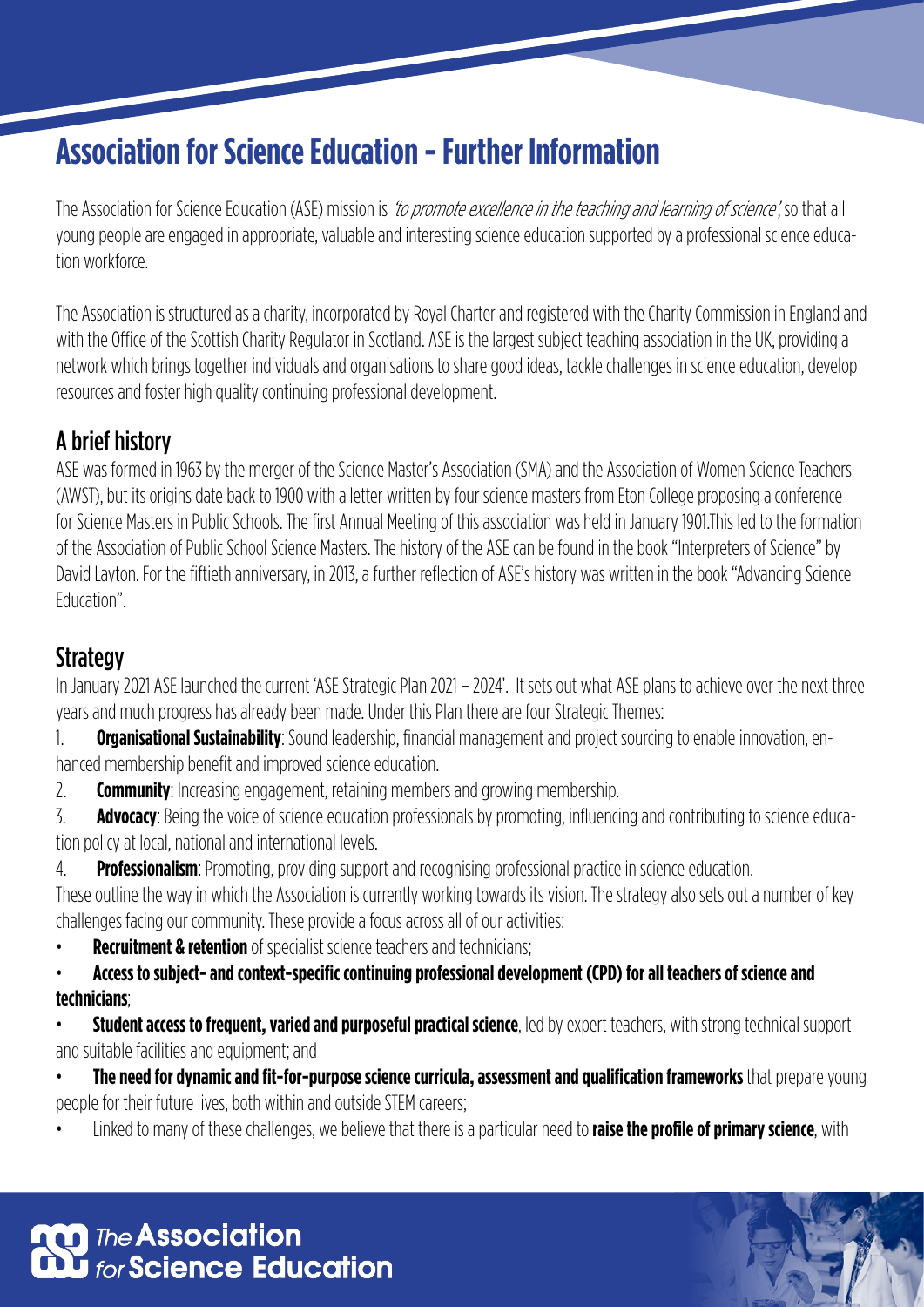an engaging, creative and appropriate curriculum and greater support for primary schools to develop science leadership, teaching and learning; and

• **Environmental sustainability**, including climate change, as a key challenge for our time, reflecting young people's needs as global citizens and recognising the role that science education can play in understanding the issues and developing solutions.

• Embedding **equality, diversity and inclusion** across our internal systems and processes and outward facing activities is also a strategic priority for the Association and significant progress has been made in this area.

As well as implementing the current plan, the successful candidate will engage in the development of the next Strategic Plan by working closely with trustees, members and the wider science community, in the context of the profound trends currently redefining education.

# ASE Governance

ASE's governance was reviewed following the granting of the Royal Charter in 2004 and a revised structure was put in place to separate the governance of the charity from the high level discussions of science education.

## **Trustee Body**

ASE's Board of Trustees comprises of up to 11 members, some of whom are directly elected from the membership and others who are appointed for their particular skills and expertise. The Chief Executive attends meetings of the Trustee Body, supported by other members of Headquarters staff as necessary. There are four face to face meetings per year; two are on Saturdays in September and March and two are on Wednesday afternoons in November and July and follow a combined staff and trustee body meeting in the morning. A Quality and Audit Committee acts on behalf of members to report back on the workings of the governance of the Association.

## **Quality and Audit Committee**

A Quality and Audit Committee acts on behalf of members to report back on the workings of the governance of the Association.

## **Education Group**

The Association's Education Group, led by the elected Chair of the Association, is the forum of elected and appointed members who meet and work to take forward science education initiatives and policies. The Group is largely autonomous but reports to the Trustee Body. There are also national Committees, one for each sector of the membership, and Specialist Groups which cover particular aspects of science education, such as Health and Safety and Publications.

## **Regions**

ASE ensures that it represents the interests of all members, be they from England, Northern Ireland, Scotland or Wales, as well as maintaining an international perspective. The ASE's membership structure is regional. Each region promotes the objects of the ASE by promoting ASE membership, building and maintaining contact with schools, universities, institutions of higher and further education, local education authorities and other bodies concerned with the learning and teaching of science, both formal and informal, building professional relationships between teachers and technicians in schools and devising and supporting local events for members.

**n** The **Association**<br>20 for Science Education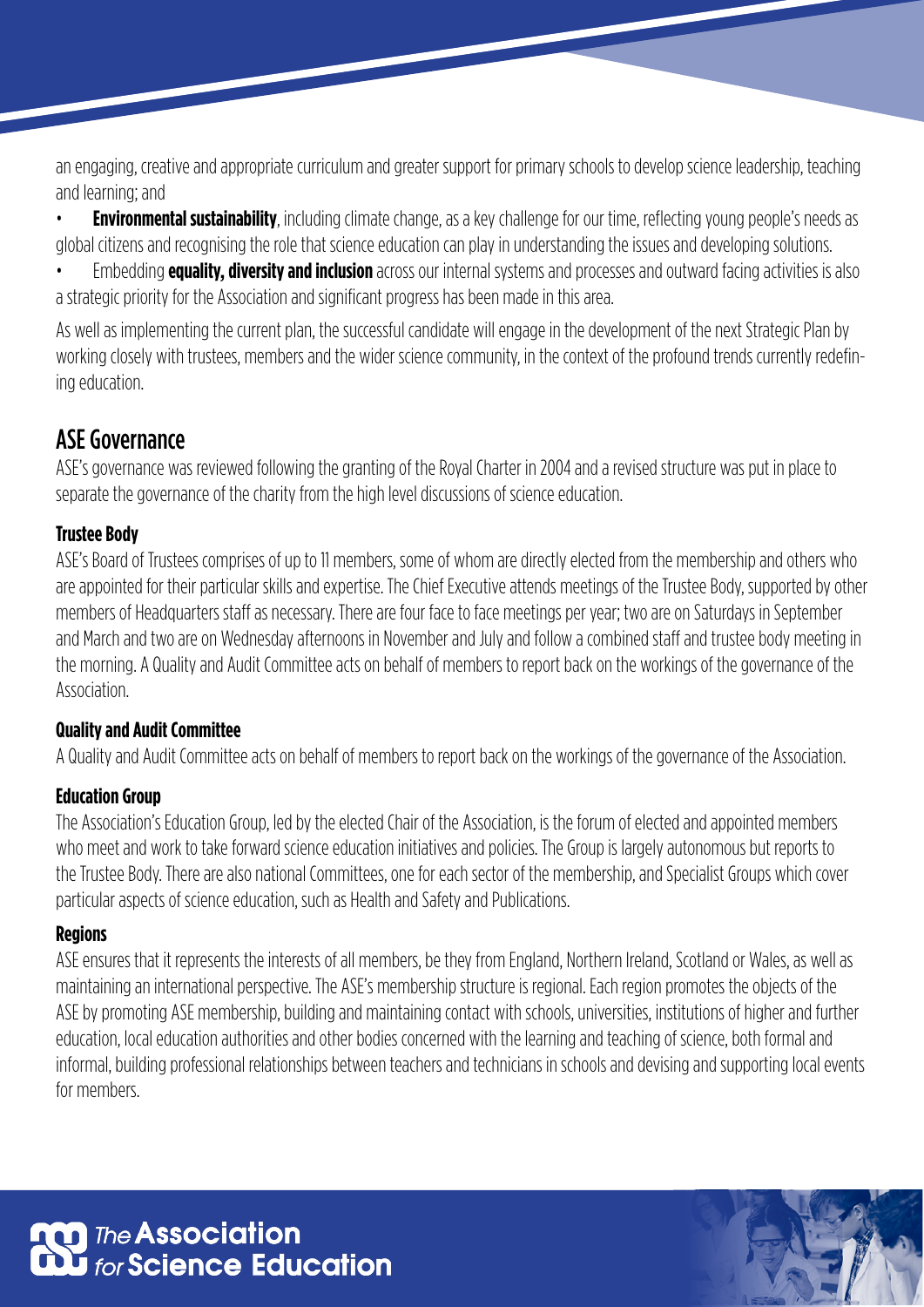# Key activities:

## **Membership and professional registration**

ASE has individual and organisational members from early years through to further education. Our membership reach currently stands at just over 8,000 (made up of individual members plus registered school users). Under the Royal Charter, and under licence from the Science Council, ASE awards the professional registrations of Chartered Science Teacher, Registered Scientist and Registered Science Technician. These recognise a commitment to professional development.

#### **Conferences and events**

The ASE Annual Conference is the largest science education event in Europe. The January 2021 and January 2022 conferences were held online, but we hope to return to a face to face conference at Sheffield Hallam in January 2023. In addition to the Annual Conference, ASE also has a vibrant and growing programme of other face to face and online conferences (for example Scotland, Northern Ireland, Technicians and Futures), CPD courses, workshops, Teachmeets, Techmeets and webinars.

#### **Publications and resources:**

• Journals – ASE publishes six journals, reaching across our community. Over the last 12 months we have moved to a 'digital first' model, with individual members receiving journals online by default (with an opt-in for paper copies), while institutional members have continued to receive paper copies that can be shared with others working in the school/department.

• Books - In September 2017, ASE acquired Millgate House Education (MHE), cementing the long-standing relationship that the two organisations had enjoyed for many years. In 2021 we brought Millgate together with ASE to create a single publishing team and online bookstore – www.millgatehouse.co.uk

• Resources – As well as developing resources for our members and wider community, ASE also develops resources for other organisations and is known for its role in evaluating and signposting other high quality resources, for example through the Green Tick programme and Schoolscience website.

## **Projects**

ASE currently has a broad portfolio of projects focused across the challenges highlighted in our strategic plan. These include:

- Practical science: *Keeping Science Practical Programme* (funded by the Wolfson Foundation)
- Diversity & Inclusion: *Inclusion in Schools Programme* (delivered on behalf of the Department for Education) + Keeping Science Practical Programme (see above)
- Teacher retention and wellbeing: *ASE RISE Retention Initiative in Science Education* (funded by the Gatsby Foundation)
- Primary: Key moments in history and science a fossil hunter's story (funded by the Templeton World Charity Foundation) + *ASE BEST BITES* (topic-level, bite-sized online CPD) (see below)
- CPD: *ASE BEST BITES* (in partnership with the University of York, funded by Wellcome)

Maths in science: *Advanced Maths Support Programme - Maths and Biology* (In partnership with Mathematics in Education & Industry, on behalf of the Department for Education)

• Environmental sustainability: SEAS (Horizon 2020)

Curriculum and assessment: BEST STEPS - Next Steps (funded by the Horners Livery Company), Post-16 resource hub (funded by the Gatsby Foundation)

**OD** The **Association**<br>OD for **Science Education**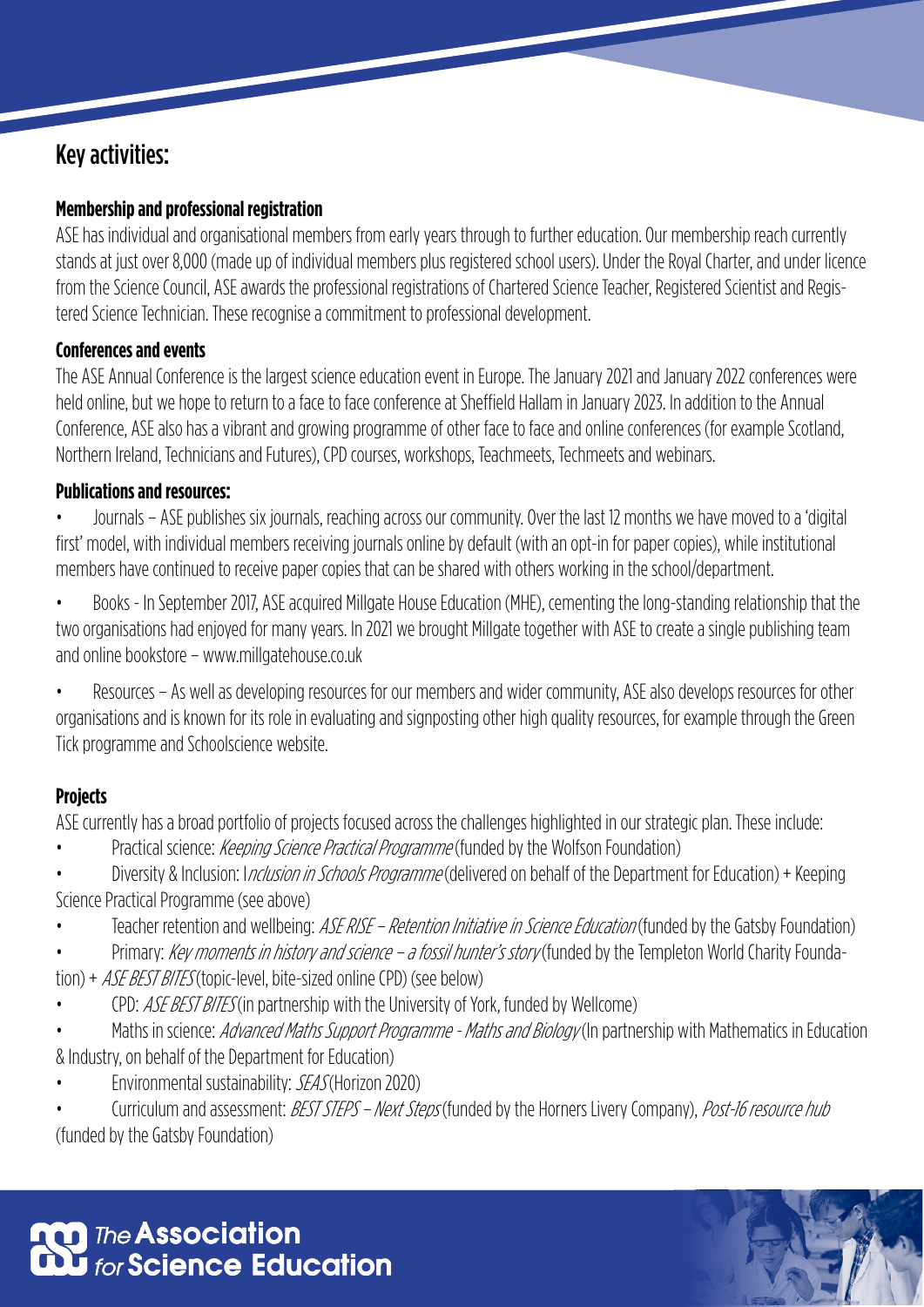#### **Policy, advocacy and partnerships**

One of ASE's key roles is to create a powerful voice for science education professionals in order to make a positive and influential difference to the teaching and learning of science throughout the UK and internationally. Throughout its history, ASE has worked in partnership with many other organisations to maintain connections with the world of science and with educational research. ASE has also had links to government and government agencies throughout its existence.

Frequent contact takes place in England with the Department for Education and there are links with Ofqual, Ofsted, the Awarding Bodies and other agencies. In Scotland, ASE is represented on the Royal Society of Edinburgh's Learned Societies' Group on Scottish Science Education. In Northern Ireland, members work closely with the Council for the Curriculum, Examinations & Assessment (CCEA) and ASE Cymru has a high profile with regard to the Welsh Government and with elected members of the Welsh Assembly. ASE produces its own separate responses to many of the issues that our nations face, as well as working alongside other science community partners.

ASE works closely in a partnership known as the 'Alliance' that brings together the Royal Society, the Institute of Physics, the Royal Society of Chemistry and the Society of Biology with ASE to consider science education issues.

In addition to trusts and foundations such as those listed in the projects section above, we also work closely with other stakeholders across the sector, such as CLEAPSS, SSERC, the Primary Science Quality Mark and the Primary Science Teaching Trust.

ASE has an excellent reputation and science teachers from many other countries look to ASE for inspiration and advice. For example, strong links exist with the National Science Teachers' Association (NSTA) in the US and a reciprocal arrangement exists whereby the ASE Chief Executive and Chair of the Association attend the Annual NSTA Conference in spring each year and NSTA delegates attend ASE's Annual Conference in January.

#### **ASE Headquarters Staffing structure**

ASE's purpose-build headquarters is on the College Lane campus of the University of Hertfordshire. The staffing structure (see page 6) comprises the CEO and a small team where flexibility across functions is important. It is designed to be efficient and responsive with a strong sense of the importance of engagement of the membership; at the last count, over 680 volunteers and committee members were seen to be supporting the staff in various ways. More than half of the staff are home-based, including the Field Officer and Inclusion in Schools Teams.

#### **Field Officer Team**

The field officers support activity in the Regions by supporting the membership regional structure and by networking across their region. Their work is co-ordinated by the Field Officer Co-ordinator who also takes responsibility for the Southern region of England.

#### **Inclusion in Schools Team**

The Inclusion in Schools team transferred over to ASE from the Institute of Physics in September 2021, as part of our Inclusion in Schools Programme. The core team is supported by a number of consultants, who are professionally registered members of the Association.

**OD** The **Association**<br>**Du** for **Science Education**